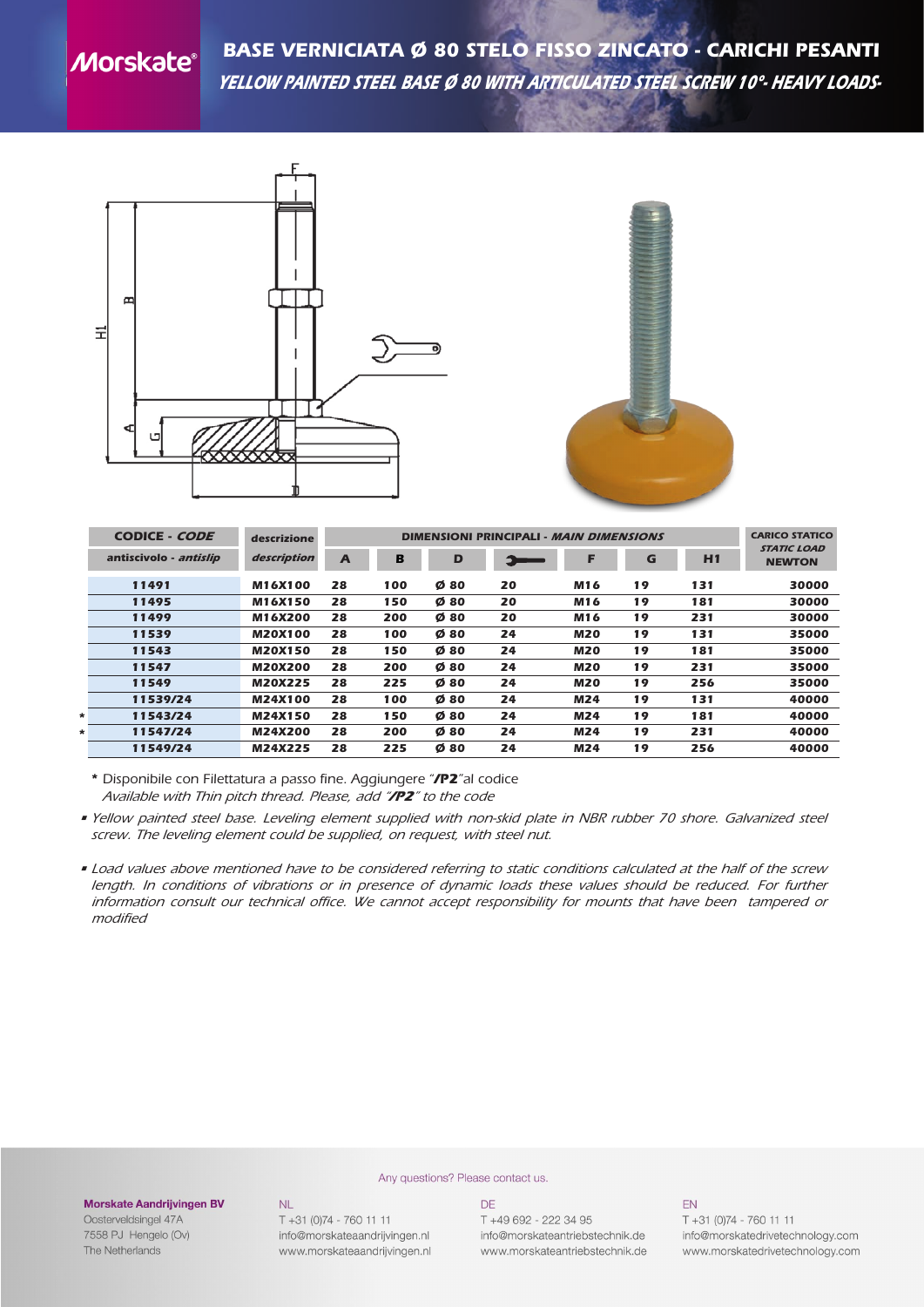*BASE VERNICIATA Ø 100 STELO ZINCATO FISSO - CARICHI PESANTI yellow painted steel base ø 100 with fixed steel screw - heavy loads-*





|        | CODICE - CODE          | descrizione    |                | <b>DIMENSIONI PRINCIPALI - MAIN DIMENSIONS</b> |       |               |            |    |     |                                     |  |
|--------|------------------------|----------------|----------------|------------------------------------------------|-------|---------------|------------|----|-----|-------------------------------------|--|
|        | antiscivolo - antislip | description    | $\overline{A}$ | B                                              | D     | $\rightarrow$ | F          | G  | H1  | <b>STATIC LOAD</b><br><b>NEWTON</b> |  |
|        | 11587                  | M16X100        | 30             | 100                                            | Ø 100 | 24            | M16        | 20 | 133 | 35000                               |  |
|        | 11591                  | M16X150        | 30             | 150                                            | Ø 100 | 24            | M16        | 20 | 183 | 35000                               |  |
|        | 11595                  | M16X200        | 30             | 200                                            | Ø 100 | 24            | M16        | 20 | 233 | 35000                               |  |
|        | 11643                  | <b>M20X100</b> | 30             | 100                                            | Ø 100 | 24            | <b>M20</b> | 20 | 133 | 40000                               |  |
|        | 11647                  | <b>M20X150</b> | 30             | 150                                            | Ø 100 | 24            | <b>M20</b> | 20 | 186 | 40000                               |  |
|        | 11651                  | <b>M20X200</b> | 30             | 200                                            | Ø 100 | 24            | <b>M20</b> | 20 | 233 | 40000                               |  |
|        | 11655                  | <b>M20X250</b> | 30             | 250                                            | Ø 100 | 24            | <b>M20</b> | 20 | 283 | 40000                               |  |
|        | 11699                  | <b>M24X100</b> | 30             | 100                                            | Ø 100 | 24            | M24        | 20 | 133 | 45000                               |  |
| $\ast$ | 11703                  | M24X150        | 30             | 150                                            | Ø 100 | 24            | M24        | 20 | 183 | 45000                               |  |
| *      | 11707                  | M24X200        | 30             | 200                                            | Ø 100 | 24            | M24        | 20 | 233 | 45000                               |  |
|        | 11711                  | M24X250        | 30             | 250                                            | Ø 100 | 24            | <b>M24</b> | 20 | 283 | 45000                               |  |

*\* Disponibile con Filettatura a passo fine. Aggiungere "/P2"al codice Available with Thin pitch thread. Please, add "/P2" to the code*

. Load values above mentioned have to be considered referring to static conditions calculated at the half of the screw length. In conditions of vibrations or in presence of dynamic loads these values should be reduced. For further *information consult our technical office. We cannot accept responsibility for mounts that have been tampered or modified*

<sup>•</sup> Yellow painted steel base. Leveling element supplied with non-skid plate in NBR rubber 70 shore. Galvanized steel *screw. The leveling element could be supplied, on request, with steel nut.*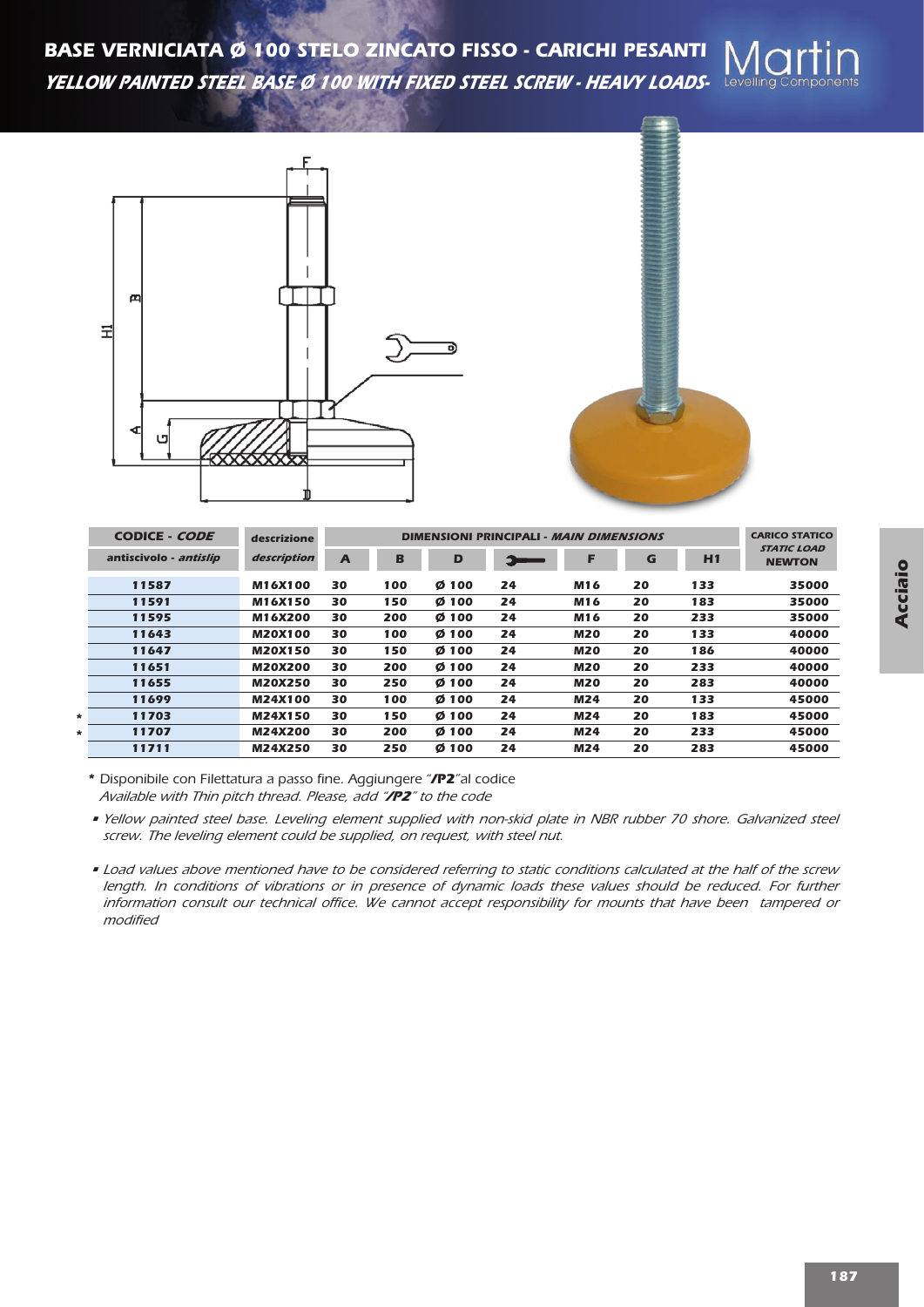*BASE VERNICIATA Ø 120 STELO FISSO ZINCATO - CARICHI PESANTI yellow painted steel base ø 120 with fixed steel screw - heavy loads-*





|        | CODICE - CODE          | descrizione    |                | <b>CARICO STATICO</b> |       |    |            |    |     |                                     |
|--------|------------------------|----------------|----------------|-----------------------|-------|----|------------|----|-----|-------------------------------------|
|        | antiscivolo - antislip | description    | $\overline{A}$ | B                     | D     | 6  | F          | G  | H1  | <b>STATIC LOAD</b><br><b>NEWTON</b> |
|        | 11755                  | <b>M20X100</b> | 32             | 100                   | Ø 120 | 24 | <b>M20</b> | 22 | 135 | 45000                               |
|        | 11759                  | <b>M20X150</b> | 32             | 150                   | Ø 120 | 24 | <b>M20</b> | 22 | 185 | 45000                               |
|        | 11763                  | <b>M20X200</b> | 32             | 200                   | Ø 120 | 24 | <b>M20</b> | 22 | 235 | 45000                               |
|        | 11767                  | M20X250        | 32             | 250                   | Ø 120 | 24 | <b>M20</b> | 22 | 285 | 45000                               |
|        | 11811                  | M24X100        | 32             | 100                   | Ø 120 | 24 | M24        | 22 | 135 | 50000                               |
| $\ast$ | 11815                  | M24X150        | 32             | 150                   | Ø 120 | 24 | M24        | 22 | 185 | 50000                               |
| $\ast$ | 11819                  | M24X200        | 32             | 200                   | Ø 120 | 24 | M24        | 22 | 235 | 50000                               |
|        | 11823                  | M24X250        | 32             | 250                   | Ø 120 | 24 | M24        | 22 | 285 | 50000                               |
|        | 11867                  | <b>M30X100</b> | 32             | 100                   | Ø 120 | 30 | <b>M30</b> | 22 | 135 | 60000                               |
| $\ast$ | 11871                  | <b>M30X150</b> | 32             | 150                   | Ø 120 | 30 | <b>M30</b> | 22 | 185 | 60000                               |
| *      | 11875                  | <b>M30X200</b> | 32             | 200                   | Ø 120 | 30 | <b>M30</b> | 22 | 235 | 60000                               |
|        | 11879                  | <b>M30X250</b> | 32             | 250                   | Ø 120 | 30 | <b>M30</b> | 22 | 285 | 60000                               |

*<sup>\*</sup> Disponibile con Filettatura a passo fine. Aggiungere "/P2"al codice Available with Thin pitch thread. Please, add "/P2" to the code*

. Load values above mentioned have to be considered referring to static conditions calculated at the half of the screw length. In conditions of vibrations or in presence of dynamic loads these values should be reduced. For further *information consult our technical office. We cannot accept responsibility for mounts that have been tampered or modified*

<sup>•</sup> Yellow painted steel base. Leveling element supplied with non-skid plate in NBR rubber 70 shore. Galvanized steel *screw. The leveling element could be supplied, on request, with steel nut.*